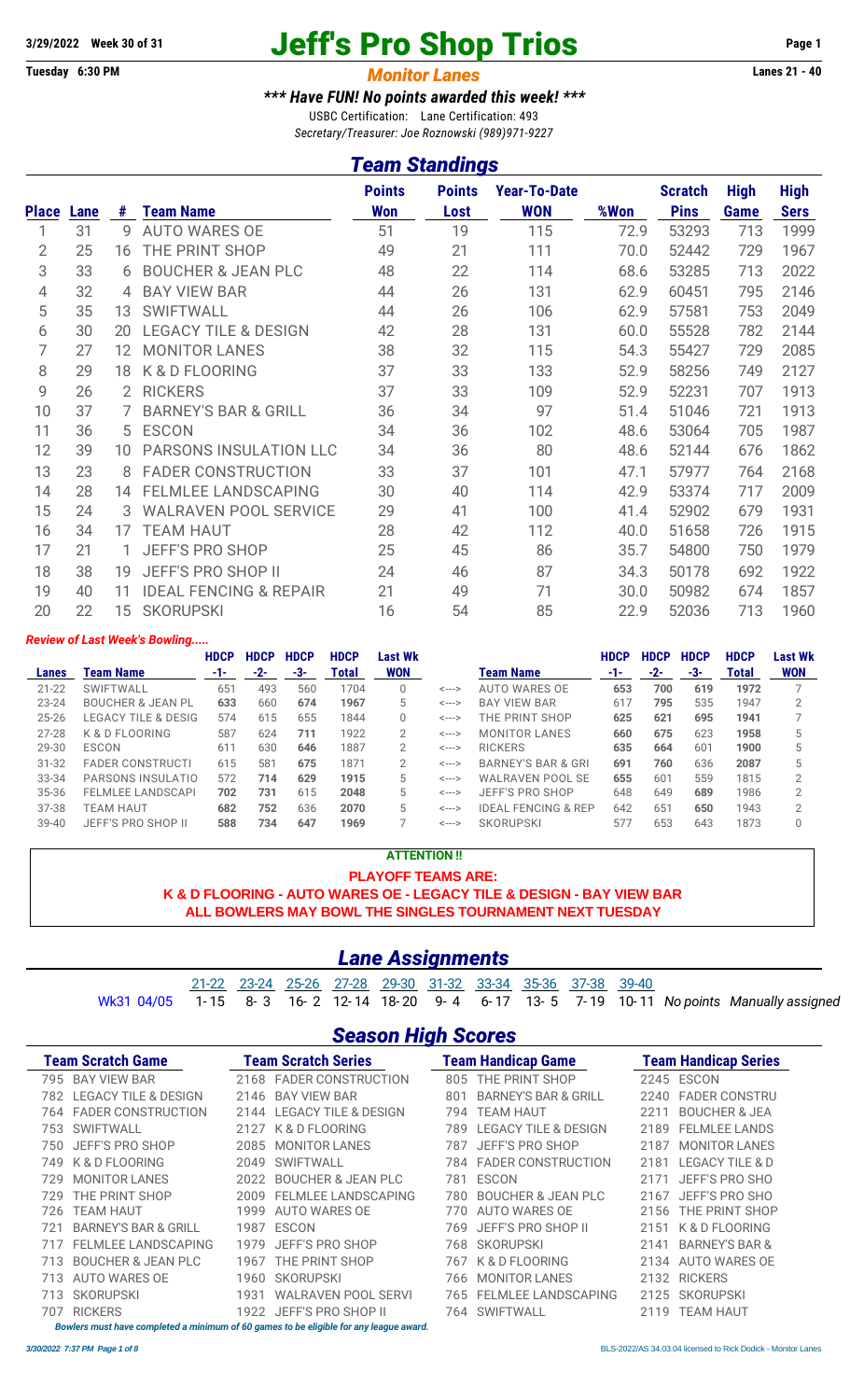#### *Season High Scores - Continued*

#### **Scratch Game Seratch Series**

|     | 300 James Michalski |
|-----|---------------------|
|     | 300 Derek Lambert   |
|     | 300 Mike Gerard Jr  |
|     | 300 Jon Niemiec     |
|     | 299 Bill Klopf      |
|     | 298 Paul Buda       |
| 296 | Jeff Garcia         |
|     | 296 Dan Frank       |
|     | 290 Jeff Turbin     |
|     | 290 Steve Ulbricht  |
| 289 | Justin Haga         |
| 289 | John Baker          |
| 289 | Dave Kowalski       |
|     | 289 Bernie Bartys   |
| 288 | Jason Fader         |
|     | 286 Sam Brown       |
|     | 279 Dave Young      |
| 279 | Eric Schwab         |
| 279 | David Green         |
| 279 | Mero Diaz           |
|     | 279 Matt Boucher    |
| 279 | Jereme Korpal-Zin   |
| 279 | Jeff Storrs         |
|     | 279 Kevin Green     |
| 279 | Ray Bellhorn        |

|     | <b>Scratch Game</b>                |     | <b>Scratch Series</b> |     | <b>Handicap Game</b> |     | <b>Handicap Series</b> |  |  |
|-----|------------------------------------|-----|-----------------------|-----|----------------------|-----|------------------------|--|--|
| 300 | James Michalski                    |     | 826 Derek Lambert     |     | 319 Bill Boucher     |     | 826 Derek Lambert      |  |  |
| 300 | Derek Lambert                      | 796 | Dave Kowalski         | 316 | Jeff Turbin          | 814 | Jeff Turbin            |  |  |
| 300 | Mike Gerard Jr                     | 783 | Dan Frank             | 313 | Justin Haga          | 813 | <b>Tony Montoya</b>    |  |  |
| 300 | Jon Niemiec                        | 779 | Jerrad Lofton         | 313 | Mike Gerard Jr       | 797 | Sam Brown              |  |  |
| 299 | <b>Bill Klopf</b>                  | 776 | James Michalski       | 309 | Jeff Garcia          | 796 | Dave Kowalski          |  |  |
|     | 298 Paul Buda                      | 770 | <b>Bill Klopf</b>     | 305 | Sam Brown            | 795 | <b>Timothy Tomczak</b> |  |  |
| 296 | Jeff Garcia                        | 770 | <b>Todd Pawlak</b>    | 305 | <b>Grant Walker</b>  | 794 | Dale Sheehan           |  |  |
|     | 296 Dan Frank                      | 767 | Tim Kuch              |     | 304 Paul Buda        | 791 | Jerrad Lofton          |  |  |
| 290 | Jeff Turbin                        | 765 | Jon Niemiec           | 303 | Mike Behmlander      | 789 | <b>Bill Klopf</b>      |  |  |
| 290 | Steve Ulbricht                     |     | 764 Dale Sheehan      | 301 | Kyle Schlicker       | 786 | Justin Haga            |  |  |
| 289 | Justin Haga                        |     | 762 Timothy Tomczak   | 301 | <b>Tony Montoya</b>  | 784 | <b>Bill Boucher</b>    |  |  |
| 289 | John Baker                         | 758 | Justin Haga           | 300 | James Michalski      | 783 | Dan Frank              |  |  |
| 289 | Dave Kowalski                      | 758 | John Baker            | 300 | Derek Lambert        | 782 | John Baker             |  |  |
| 289 | <b>Bernie Bartys</b>               | 757 | Jereme Korpal-Zins    | 300 | Jon Niemiec          | 776 | James Michalski        |  |  |
| 288 | Jason Fader                        | 755 | Steve Ulbricht        | 299 | Dave Young           | 776 | Tim Kuch               |  |  |
|     | 286 Sam Brown                      | 749 | Kevin Green           | 299 | <b>Bill Klopf</b>    | 770 | <b>Todd Pawlak</b>     |  |  |
| 279 | Dave Young                         | 744 | Jeff Storrs           | 297 | John Baker           | 768 | <b>Matt Boucher</b>    |  |  |
| 279 | Eric Schwab                        | 739 | <b>Bernie Bartys</b>  | 296 | Dan Frank            | 767 | Jeff Garcia            |  |  |
| 279 | David Green                        | 736 | Jeff Turbin           | 294 | Eric Olenick         | 765 | <b>Rick Masters</b>    |  |  |
| 279 | Mero Diaz                          | 735 | <b>Matt Boucher</b>   | 293 | Eric Schwab          | 765 | Jon Niemiec            |  |  |
| 279 | Matt Boucher                       |     | 735 Paul Buda         | 293 | Juan Lopez           |     |                        |  |  |
| 279 | Jereme Korpal-Zins                 | 735 | Darrin Haut           |     | 293 Ray Bellhorn     |     |                        |  |  |
|     | $\sim$ $\sim$ $\sim$ $\sim$ $\sim$ |     |                       |     |                      |     |                        |  |  |

|     | <b>Handicap Series</b> |
|-----|------------------------|
|     | 826 Derek Lambert      |
|     | 814 Jeff Turbin        |
|     | 813 Tony Montoya       |
|     | 797 Sam Brown          |
|     | 796 Dave Kowalski      |
| 795 | <b>Timothy Tomczak</b> |
|     | 794 Dale Sheehan       |
| 791 | Jerrad Lofton          |
|     | 789 Bill Klopf         |
| 786 | Justin Haga            |
|     | 784 Bill Boucher       |
|     | 783 Dan Frank          |
|     | 782 John Baker         |
|     | 776 James Michalski    |
|     | 776 Tim Kuch           |
|     | 770 Todd Pawlak        |
|     | 768 Matt Boucher       |
|     | 767 Jeff Garcia        |
|     | 765 Rick Masters       |
| 765 | Ion Niemiec            |

#### *Last Week's Top Scores*

|     | <b>Team Scratch Game</b>        |      | <b>Team Scratch Series</b>      |     | <b>Team Handicap Game</b>     |      | <b>Team Handicap Series</b> |
|-----|---------------------------------|------|---------------------------------|-----|-------------------------------|------|-----------------------------|
|     | 795 BAY VIEW BAR                |      | 1947 BAY VIEW BAR               |     | 760 BARNEY'S BAR & GRILL      |      | 2087 BARNEY'S BAR &         |
| 697 | K & D FLOORING                  |      | 1904 FELMLEE LANDSCAPING        |     | 752 TEAM HAUT                 |      | 2070 TEAM HAUT              |
| 692 | <b>BARNEY'S BAR &amp; GRILL</b> | 1887 | JEFF'S PRO SHOP                 |     | 734 JEFF'S PRO SHOP II        | 2048 | <b>FELMLEE LANDS</b>        |
| 687 | <b>TEAM HAUT</b>                | 1883 | <b>BARNEY'S BAR &amp; GRILL</b> | 731 | <b>FELMLEE LANDSCAPING</b>    |      | 1986 JEFF'S PRO SHO         |
| 683 | <b>FELMLEE LANDSCAPING</b>      | 1883 | <b>MONITOR LANES</b>            | 714 | <b>PARSONS INSULATION L</b>   |      | 1972 AUTO WARES OE          |
| 663 | <b>FADER CONSTRUCTION</b>       |      | 1880 K&D FLOORING               | 711 | K & D FLOORING                | 1969 | JEFF'S PRO SHO              |
| 657 | JEFF'S PRO SHOP II              | 1875 | TEAM HAUT                       | 700 | AUTO WARES OE                 | 1967 | <b>BOUCHER &amp; JEA</b>    |
| 656 | JEFF'S PRO SHOP                 | 1838 | LEGACY TILE & DESIGN            | 695 | THE PRINT SHOP                | 1958 | <b>MONITOR LANES</b>        |
| 653 | <b>LEGACY TILE &amp; DESIGN</b> |      | 1835 FADER CONSTRUCTION         | 689 | JEFF'S PRO SHOP               | 1943 | <b>IDEAL FENCING &amp;</b>  |
| 651 | PARSONS INSULATION L            |      | 1789 RICKERS                    |     | 675 FADER CONSTRUCTION        |      | 1941 THE PRINT SHOP         |
| 650 | <b>MONITOR LANES</b>            | 1776 | THE PRINT SHOP                  | 675 | <b>MONITOR LANES</b>          |      | 1922 K&D FLOORING           |
| 640 | THE PRINT SHOP                  |      | 1774 AUTO WARES OE              | 674 | <b>BOUCHER &amp; JEAN PLC</b> |      | 1915 PARSONS INSUL          |
| 636 | SWIFTWALL                       |      | 1764 ESCON                      |     | 664 RICKERS                   |      | 1900 RICKERS                |
| 634 | <b>AUTO WARES OE</b>            | 1763 | <b>BOUCHER &amp; JEAN PLC</b>   |     | 655 WALRAVEN POOL SERVI       | 1887 | ESCON                       |
|     | 627 RICKERS                     |      | 1738 JEFF'S PRO SHOP II         |     | 655 LEGACY TILE & DESIGN      |      | 1873 SKORUPSKI              |
|     | <b>Scratch Game</b>             |      | <b>Scratch Series</b>           |     | <b>Handicap Game</b>          |      | <b>Handicap Series</b>      |
| 299 | Derek Lambert                   |      | 706 Paul Buda                   | 301 | Kyle Schlicker                |      | 748 Kyle Schlicker          |
| 268 | Mero Diaz                       | 689  | Derek Lambert                   | 299 | Derek Lambert                 |      | 732 Taylor Trumbley         |
| 266 | Kyle Schlicker                  | 670  | Jeff Storrs                     | 276 | <b>Taylor Trumbley</b>        | 721  | Paul Buda                   |
| 266 | Paul Buda                       | 667  | Jeff Jacobs                     | 274 | Mero Diaz                     | 716  | Carl Glaza                  |
| 250 | Eric Olenick                    | 665  | Jon Niemiec                     | 271 | Paul Buda                     | 712  | Dave Young                  |
| 249 | Eric Schwab                     |      | 664 Dave Young                  | 268 | Juan Lopez                    | 700  | <b>Rick Masters</b>         |
| 247 | Justin Haga                     |      | 664 Jereme Korpal-Zins          | 266 | <b>Rick Masters</b>           | 689  | Derek Lambert               |
| 247 | Jereme Korpal-Zins              | 661  | Dale Sheehan                    | 265 | Eric Olenick                  | 685  | Dale Sheehan                |
| 247 | Jon Niemiec                     |      | 656 Carl Glaza                  |     | 262 Carl Glaza                | 684  | <b>Scott Lamont</b>         |
| 246 | Dale Sheehan                    | 651  | <b>Bill Klopf</b>               | 261 | Dave Young                    | 683  | Juan Lopez                  |
| 245 | Dave Young                      | 650  | Mero Diaz                       | 259 | Eric Schwab                   | 678  | Leo Tomczak                 |
| 245 | <b>Rick Masters</b>             | 646  | Eric Schwab                     | 257 | <b>Spencer Halk</b>           | 676  | Eric Schwab                 |
| 245 | <b>Bernie Bartys</b>            | 643  | Kyle Schlicker                  | 254 | Dale Sheehan                  | 676  | Jereme Korpal-Zins          |
| 245 | Jeff Jacobs                     | 643  | Phil Irish                      | 251 | Jereme Korpal-Zins            | 673  | Phil Irish                  |
| 244 | Juan Lopez                      | 637  | <b>Rick Masters</b>             | 249 | Nick Haga                     | 672  | Mike Metzler                |
| 242 | Carl Glaza                      | 636  | Darrin Haut                     | 248 | Dan Samolewski                | 670  | Dick Clifford               |
| 239 | Nick Haga                       | 633  | Mike Metzler                    | 247 | Justin Haga                   | 670  | Jeff Storrs                 |
| 236 | Darrin Haut                     | 631  | Kevin Green                     | 247 | Jeff Turbin                   | 668  | Eric Olenick                |
| 235 | David Green                     | 623  | Eric Olenick                    | 247 | Jon Niemiec                   | 668  | Mero Diaz                   |
| 234 | <b>Taylor Trumbley</b>          |      | 622 Jerrad Lofton               | 247 | <b>Bernie Bartys</b>          | 668  | Dan Courier                 |
|     |                                 |      | 622 Matt Boucher                |     |                               |      |                             |

#### **Weekly Game Over Average Weekly Series over Average**

|                        | 266 - 176=90 Kyle Schlicker    | 643 - 528=115 Kyle Schlig    |  |
|------------------------|--------------------------------|------------------------------|--|
|                        | 234 - 167 = 67 Taylor Trumbley | $606 - 501 = 105$ Taylor Tru |  |
| 268 - 212=56 Mero Diaz |                                | 656 - 582=74 Carl Glaza      |  |

### **Game - Avg=Difference Series - Avg=Difference**

|                            | 266 - 176=90     Kyle Schlicker |                             | 643 - 528=115 Kyle Schlicker      |
|----------------------------|---------------------------------|-----------------------------|-----------------------------------|
|                            | 234 - 167=67 Taylor Trumbley    |                             | $606 - 501 = 105$ Taylor Trumbley |
| 268 - 212=56     Mero Diaz |                                 | 656 - 582=74     Carl Glaza |                                   |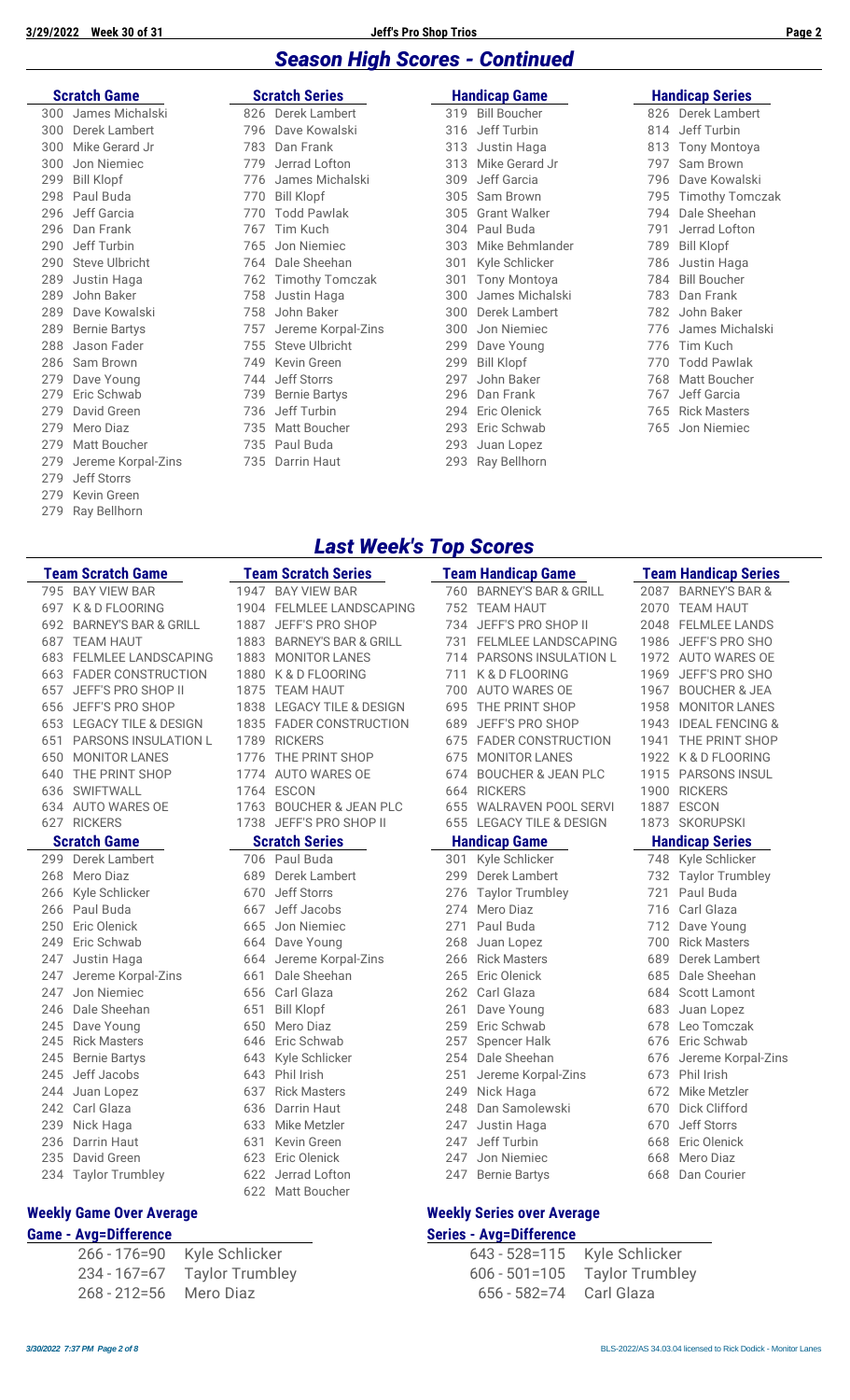| <b>Individual High Averages</b> |  |                           |  |                      |  |                        |  |  |
|---------------------------------|--|---------------------------|--|----------------------|--|------------------------|--|--|
| 244.70 Derek Lambert            |  | 229.64 James Michalski    |  | 228.24 Dan Frank     |  | 227.20 Jeff Storrs     |  |  |
| 224.23 Bill Klopf               |  | 223.28 Steve Ulbricht     |  | 221.85 Jon Niemiec   |  | 221.73 Dave Kowalski   |  |  |
| 221.73 Todd Pawlak              |  | 219.09 Justin Haga        |  | 218.43 Tim Kuch      |  | 217.04 Bernie Bartys   |  |  |
| 216.25 Sam Brown                |  | 215.54 Jereme Korpal-Zins |  | 215.38 David Green   |  | 214.78 Jerrad Lofton   |  |  |
| 214.06 Paul Buda                |  | 212.89 Matt Boucher       |  | 212.24 Mero Diaz     |  | 211.83 Mike Gerard Jr  |  |  |
| 211.76 John Baker               |  | 211.46 Kevin Green        |  | 210.81 Jason Fader   |  | 210.63 Dale Sheehan    |  |  |
| 208.99 Darrin Haut              |  | 207.89 Eric Schwab        |  | 207.69 Ray Bellhorn  |  | 207.04 Nick Haga       |  |  |
| 202.63 Jeff Garcia              |  | 202.50 Timothy Tomczak    |  | 202.27 Rick Eisenman |  | 201.46 Eric Olenick    |  |  |
| 200.08 Dave Young               |  | 198.58 Dick Clifford      |  | 195.37 Carl Glaza    |  | 194.09 Mike Behmlander |  |  |

#### *Team Rosters*

#### **1 - JEFF'S PRO SHOP**

|                     |                 |    |                 |    |       |       |     |              | <b>High</b> | <b>High</b> |
|---------------------|-----------------|----|-----------------|----|-------|-------|-----|--------------|-------------|-------------|
| <b>Name</b>         | <b>Avg HDCP</b> |    | <b>Pins Gms</b> |    | $-1-$ | $-2-$ | -3- | <b>Total</b> | <b>Game</b> | <b>Sers</b> |
| Dale Sheehan        | 210             |    | 15165           | 72 | 201   | 214   | 246 | 661          | 278         | 764         |
| Mark Pijaszek       | 197             | 18 | 11284           | 57 |       |       |     | $\Omega$     | 258         | 700         |
| <b>Ben Pijaszek</b> | 181             | 31 | 14170           | 78 | 187   | 186   | 183 | 556          | 236         | 616         |
| <b>Jeff Storrs</b>  | 227             |    | 13632           | 60 | 227   | 216   | 227 | 670          | 279         | 744         |

#### **2 - RICKERS**

|                           |                 |    |                 |    |     |       |     |                | <b>High</b> | <b>High</b> |
|---------------------------|-----------------|----|-----------------|----|-----|-------|-----|----------------|-------------|-------------|
| <b>Name</b>               | <b>Avg HDCP</b> |    | <b>Pins Gms</b> |    | -1- | $-2-$ | -3- | <b>Total</b>   | <b>Game</b> | <b>Sers</b> |
| <b>Kevin Techlin</b>      | 184             | 28 | 8324            | 45 | 194 | 170   | 208 | 572            | 255         | 663         |
| <b>Kevin Levi Techlin</b> | 206             | 11 | 9293            | 45 | 193 | 210   | 149 | 552            | 278         | 726         |
| Jon Niemiec               | 221             | 0  | 14642           | 66 | 211 | 247   | 207 | 665            | 300         | 765         |
| <b>CJ Kerr</b>            | 219             | 0  | 5279            | 24 |     |       |     | $\overline{0}$ | 258         | 729         |
| Kyle Grandmaison          | 218             |    | 4591            | 21 |     |       |     | 0              | 255         | 715         |
| <b>Bob Ritter</b>         | 174             | 36 | 8392            | 48 |     |       |     | $\mathbf{0}$   | 256         | 601         |

### **3 - WALRAVEN POOL SERVICE**

|                    |                 |                |                 |    |            |       |     |              | <b>High</b> | <b>High</b> |
|--------------------|-----------------|----------------|-----------------|----|------------|-------|-----|--------------|-------------|-------------|
| <b>Name</b>        | <b>Avg HDCP</b> |                | <b>Pins Gms</b> |    | $-1$ - $-$ | $-2-$ | -3- | <b>Total</b> | <b>Game</b> | <b>Sers</b> |
| Matt Walraven      | 155             | 52             | 12615           | 81 | 151        | 150   |     | 106 407 222  |             | 556         |
| Tim Kuch           | 218             |                | 18348           |    | 84 201     | 181   |     | 194 576 268  |             | 767         |
| Jereme Korpal-Zins | 215             | $\overline{4}$ | 18105           |    | 84 247     | 214   | 203 |              | 664 279     | 757         |

### **4 - BAY VIEW BAR**

| <b>Name</b>   | <b>Avg HDCP</b> |     | <b>Pins Gms</b> |    | $-1-$ | $-2-$ | $-3-$ | <b>Total</b> | <b>High</b><br><b>Game</b> | <b>High</b><br><b>Sers</b> |
|---------------|-----------------|-----|-----------------|----|-------|-------|-------|--------------|----------------------------|----------------------------|
| Eric Schwab   | 207             | 1 Q | 18710           | 90 | 215   | 249   | 182   |              | 646 279                    | 722                        |
| Justin Haga   | 219             |     | 19718           | 90 | 213   | 247   | 152   |              | 612 289                    | 758                        |
| Derek Lambert | 244             |     | 22023           | 90 | 189   | 299   | 201   | 689          | 300                        | 826                        |

### **5 - ESCON**

|                         |                 |          |                 |    |     |     |     |              | <b>High</b> | <b>High</b> |
|-------------------------|-----------------|----------|-----------------|----|-----|-----|-----|--------------|-------------|-------------|
| <b>Name</b>             | <b>Avg HDCP</b> |          | <b>Pins Gms</b> |    | -1- | -2- | -3- | <b>Total</b> | <b>Game</b> | <b>Sers</b> |
| Jeff Turbin             | 192             | 22       | 12705           | 66 | 163 | 196 | 225 | 584          | 290         | 736         |
| <b>Scott Klopf</b>      | 178             | 33       | 9081            | 51 |     |     |     | 0            | 230         | 610         |
| <b>Bill Klopf</b>       | 224             | $\Omega$ | 15472           | 69 | 223 | 214 | 214 | 651          | 299         | 770         |
| <b>Bill Wolbert</b>     | 191             | 23       | 12652           | 66 | 184 | 179 | 166 | 529          | 248         | 648         |
| <b>Brandon Willette</b> | 198             | 17       | 594             | 3  |     |     |     |              | 227         | 594         |
| <b>Gary Krueger</b>     | 169             | 40       | 1525            | 9  |     |     |     | 0            | 94          | 514         |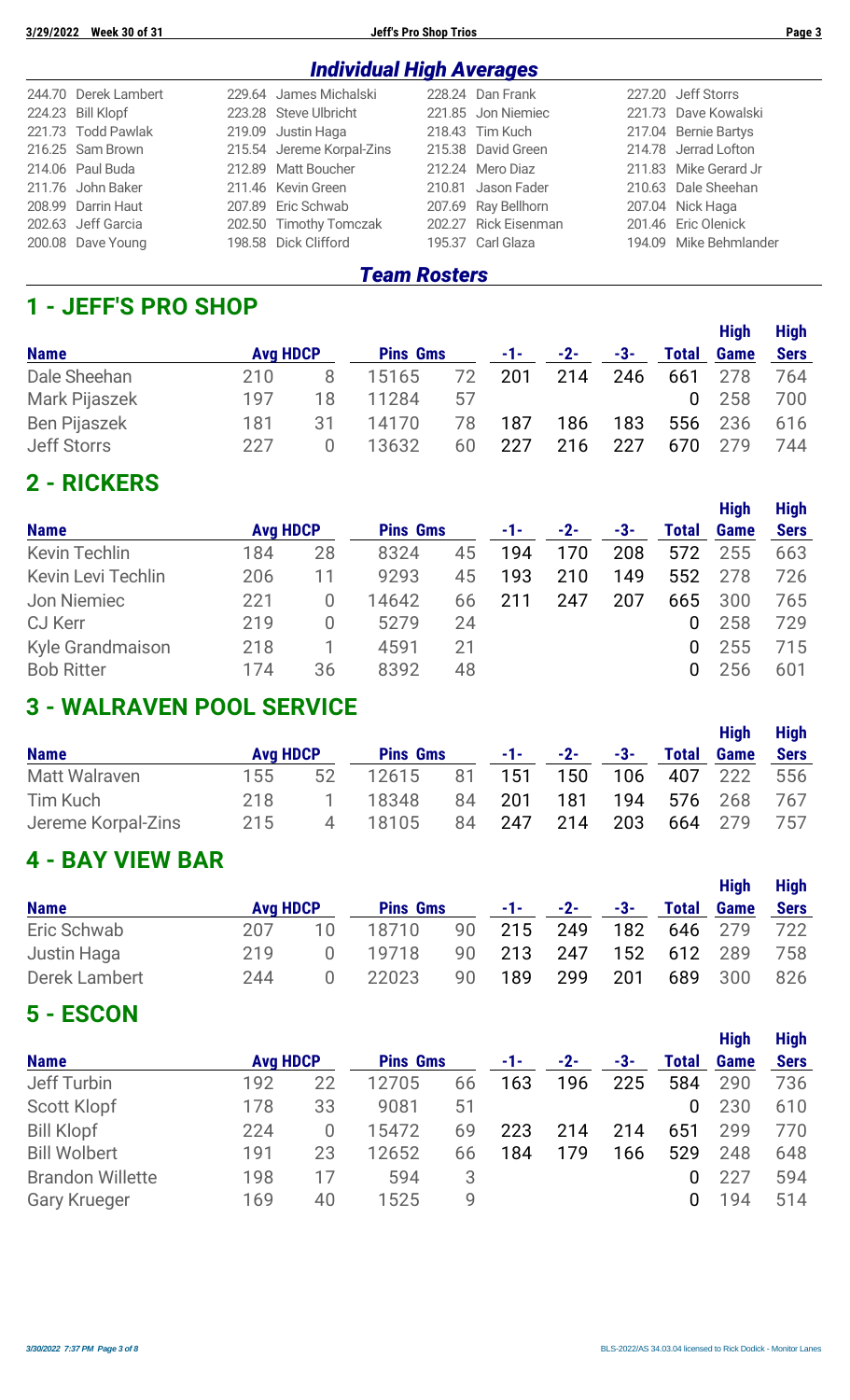### **6 - BOUCHER & JEAN PLC**

|                      |                 |    |                 |    |     |     |     |              | <b>High</b> | <b>High</b> |
|----------------------|-----------------|----|-----------------|----|-----|-----|-----|--------------|-------------|-------------|
| <b>Name</b>          | <b>Avg HDCP</b> |    | <b>Pins Gms</b> |    | -1- | -2- | -3- | <b>Total</b> | <b>Game</b> | <b>Sers</b> |
| <b>Scott Lamont</b>  | 169             | 40 | 8639            | 51 | 205 | 199 | 157 | 561          | 232         | 618         |
| Nick Haga            | 207             | 10 | 14286           | 69 | 159 | 182 | 239 | 580          | 269         | 704         |
| <b>Matt Boucher</b>  | 212             | 6  | 16818           | 79 | 201 | 211 | 210 | 622          | 279         | 735         |
| <b>Chris Lamont</b>  | 191             | 23 | 9172            | 48 |     |     |     | 0            | 288         | 646         |
| Jeff Knapp           | 197             | 18 | 1777            | 9  |     |     |     | 0            | 269         | 652         |
| <b>Rob Thibeault</b> | 149             | 56 | 449             | 3  |     |     |     |              | 82          | 449         |

## **7 - BARNEY'S BAR & GRILL**

|                     |                 |     |                 |    |            |       |     |              | <b>High</b>  | <b>High</b> |
|---------------------|-----------------|-----|-----------------|----|------------|-------|-----|--------------|--------------|-------------|
| <b>Name</b>         | <b>Avg HDCP</b> |     | <b>Pins Gms</b> |    | $-1$ – $-$ | $-2-$ | -3- | <b>Total</b> | <b>Game</b>  | <b>Sers</b> |
| Dan Courier         | 187             | 26  | 11256           | 60 | 207        | 205   | 178 | 590          | 247          | 666         |
| <b>Rick Masters</b> | 194             | 20. | 13970           | 72 | 215        | 245   | 177 | 637          | 246          | 690         |
| <b>Tony Montoya</b> | 179             | 32  | 10769           | 60 |            |       |     |              | $0\quad 265$ | 705         |
| Carl Glaza          | 195             | 20  | 14653           | 75 | 201        | 242   | 213 | 656          | -247         | 656         |

### **8 - FADER CONSTRUCTION**

| <b>Name</b>          | <b>Avg HDCP</b> |        | <b>Pins Gms</b> |    | -1- | $-2-$ | -3- | Total | <b>High</b><br><b>Game</b> | <b>High</b><br><b>Sers</b> |
|----------------------|-----------------|--------|-----------------|----|-----|-------|-----|-------|----------------------------|----------------------------|
|                      |                 |        |                 |    |     |       |     |       |                            |                            |
| Sam Brown            | 216             | 3      | 16219           | 75 | 221 | 171   | 212 | 604   | 286                        | 723                        |
| Jason Fader          | 210             | 8      | 17076           | 81 | 213 | 192   | 206 | 611   | 288                        | 725                        |
| <b>Bernie Bartys</b> | 217             |        | 14976           | 69 | 169 | 206   | 245 | 620   | 289                        | 739                        |
| <b>Rick Goodwin</b>  | 220             | $\cup$ | 6622            | 30 |     |       |     | 0     | 280                        | 718                        |
| <b>Richie Barnes</b> | 190             | 24     | 570             | 3  |     |       |     | 0     | 191                        | 570                        |

#### **9 - AUTO WARES OE**

|                      |                 |                  |                 |    |     |     |     |              | <b>High</b> | <b>High</b> |
|----------------------|-----------------|------------------|-----------------|----|-----|-----|-----|--------------|-------------|-------------|
| <b>Name</b>          | <b>Avg HDCP</b> |                  | <b>Pins Gms</b> |    | -1- | -2- | -3- | <b>Total</b> | <b>Game</b> | <b>Sers</b> |
| Phil Irish           | 207             | 10               | 11204           | 54 | 203 | 224 | 216 | 643          | 279         | 729         |
| <b>Garrick Skutt</b> | 178             | 33               | 9646            | 54 |     |     |     | 0            | 227         | 616         |
| Dave Kowalski        | 221             | $\left( \right)$ | 13969           | 63 |     |     |     | 0            | 289         | 796         |
| Jim Witucki          | 182             | 30               | 9296            | 51 | 173 | 212 | 169 | 554          | 242         | 629         |
| Dean Kukla           | 188             | 25               | 7928            | 42 | 211 | 198 | 168 | 577          | 236         | 644         |

#### **10 - PARSONS INSULATION LLC**

|                     |                 |    |                 |    |     |            |       |              | <b>High</b> | <b>High</b> |
|---------------------|-----------------|----|-----------------|----|-----|------------|-------|--------------|-------------|-------------|
| <b>Name</b>         | <b>Avg HDCP</b> |    | <b>Pins Gms</b> |    |     | $-1 - 2 -$ | $-3-$ | <b>Total</b> | <b>Game</b> | <b>Sers</b> |
| <b>David Garcia</b> | 183             | 29 | 13730           | 75 | 159 | 189        | 203   | 551          | 224         | 638         |
| Ray Bellhorn        | 207             | 10 | 18069           | 87 | 166 | 218        | 180   |              | 564 279     | 733         |
| Juan Lopez          | 191             | 23 | 15504           | 81 | 184 | 244        | 183   | 611          | 265         | 678         |
| Robert Lopez        | 176             | 35 | 2114            | 12 |     |            |       |              | 223         | 595         |

### **11 - IDEAL FENCING & REPAIR**

|                        |                 |    |                 |    |       |       |     |              | <b>High</b> | <b>High</b> |
|------------------------|-----------------|----|-----------------|----|-------|-------|-----|--------------|-------------|-------------|
| <b>Name</b>            | <b>Avg HDCP</b> |    | <b>Pins Gms</b> |    | $-1-$ | $-2-$ | -3- | <b>Total</b> | <b>Game</b> | <b>Sers</b> |
| Leo Tomczak            | 177             | 34 | 15403           | 87 | 174   | 209   | 190 |              | 573 237     | 612         |
| <b>Timothy Tomczak</b> | 202             | 14 | 18225           | 90 | 162   | 205   | 190 | 557          | 275         | 762         |
| <b>Bryce Halk</b>      | 192             | 22 | 9838            | 51 |       |       |     |              | 0, 279      | 659         |
| <b>Spencer Halk</b>    | 178             | 33 | 7516            | 42 | 224   | 155   | 188 | 567          | 244         | 640         |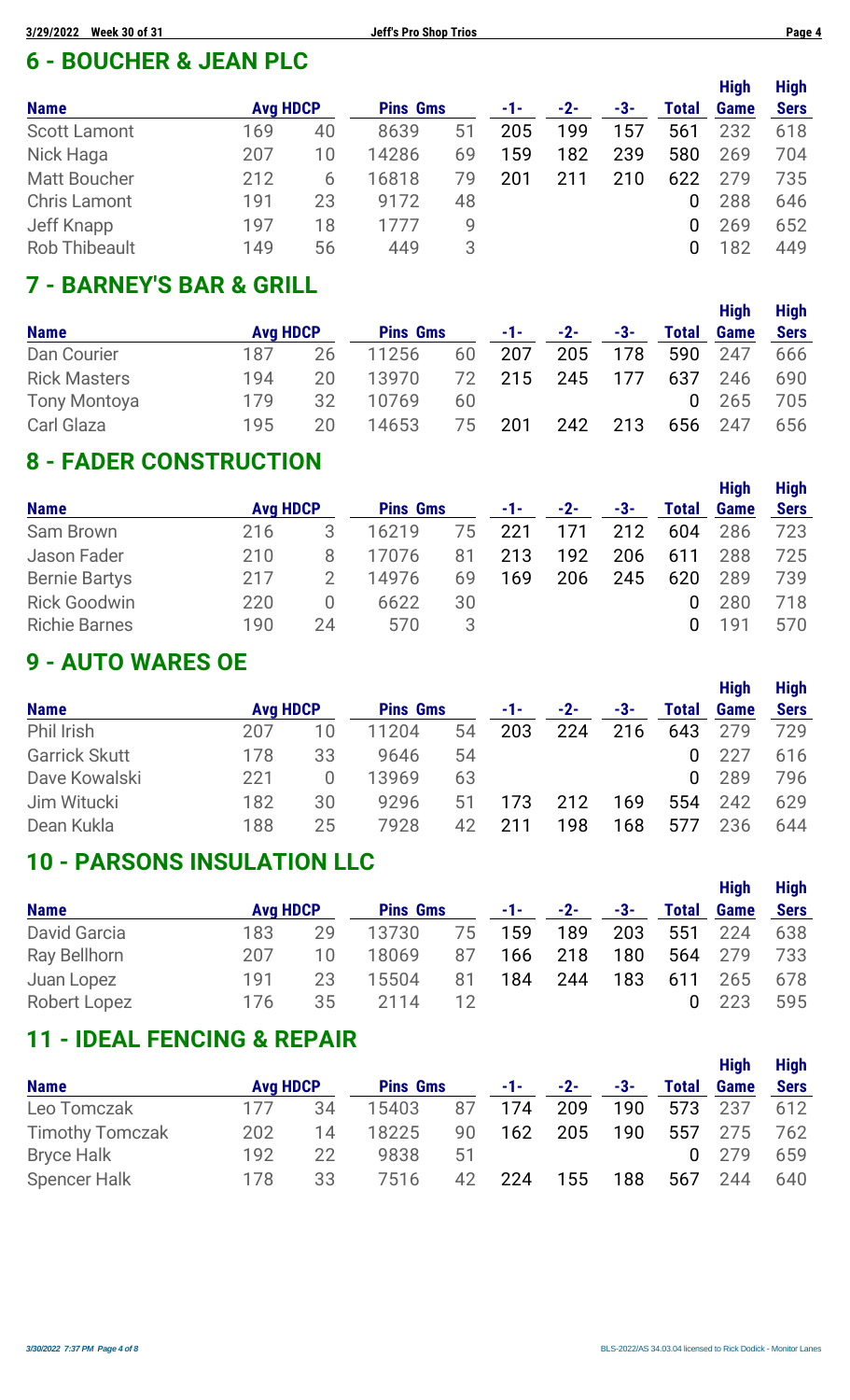### **12 - MONITOR LANES**

|                     |                 |    |                 |    |     |       |     |              | <b>High</b> | <b>High</b> |
|---------------------|-----------------|----|-----------------|----|-----|-------|-----|--------------|-------------|-------------|
| <b>Name</b>         | <b>Avg HDCP</b> |    | <b>Pins Gms</b> |    | -1- | $-2-$ | -3- | <b>Total</b> | <b>Game</b> | <b>Sers</b> |
| Paul Buda           | 214             | 4  | 17981           | 84 | 266 | 225   | 215 | 706          | 298         | 735         |
| Brandon Maciejewski | 220             | O  | 9934            | 45 | 182 | 224   | 181 | 587          | 289         | 736         |
| Mike Behmlander     | 194             | 20 | 15139           | 78 | 187 | 201   | 202 | 590          |             | 681         |
| <b>Kerry Sharp</b>  | 192             | 22 | 6368            | 33 |     |       |     | 0            | 254         | 621         |
| Chris Hillman       | bk202           | 14 | 660             | 3  |     |       |     | 0            | 237         | 660         |
| Alex Samolewski     | 177             | 34 | 3187            | 18 |     |       |     | 0            | 213         | 592         |

## **13 - SWIFTWALL**

|                  |                 |        |                 |    |       |       |     |          | <b>High</b> | <b>High</b> |
|------------------|-----------------|--------|-----------------|----|-------|-------|-----|----------|-------------|-------------|
| <b>Name</b>      | <b>Avg HDCP</b> |        | <b>Pins Gms</b> |    | $-1-$ | $-2-$ | -3- | Total    | <b>Game</b> | <b>Sers</b> |
| Dan Frank        | 228             |        | 19857           | 87 | 232   | 171   | 191 | 594      | 296         | 783         |
| Dennis Michalski | 180             | 32     | 16208           | 90 | 201   | 157   | 180 | 538      | 243         | 634         |
| James Michalski  | 229             |        | 15845           | 69 | 203   | 150   | 174 | 527      | 300         | 776         |
| Ed Fish          | 238             | $\cup$ | 2143            | 9  |       |       |     | 0        | 300         | 760         |
| Cody Bodrie      | 238             |        | 2150            | g  |       |       |     | $\Omega$ |             | 772.        |

### **14 - FELMLEE LANDSCAPING**

|                      |                 |    |                 |    |       |       |     |              | <b>High</b>  | <b>High</b> |
|----------------------|-----------------|----|-----------------|----|-------|-------|-----|--------------|--------------|-------------|
| <b>Name</b>          | <b>Avg HDCP</b> |    | <b>Pins Gms</b> |    | $-1-$ | $-2-$ | -3- | <b>Total</b> | <b>Game</b>  | <b>Sers</b> |
| <b>Rick Eisenman</b> | 202             | 14 | 13350           | 66 | 198   | 219   | 204 | 621          | 255          | 685         |
| Dick Clifford        | 198             | 17 | 14298           | 72 | 211   | 227   | 181 | 619          | 256          | 677         |
| <b>Bill Boucher</b>  | 189             | 24 | 13096           | 69 |       |       |     |              | $0\quad 278$ | 666         |
| Dave Young           | 200             | 16 | 13205           | 66 | 245   | 237   | 182 | 664          | 279          | 685         |

### **15 - SKORUPSKI**

|                     |                 |    |                 |    |     |       |       |              | <b>High</b> | <b>High</b> |
|---------------------|-----------------|----|-----------------|----|-----|-------|-------|--------------|-------------|-------------|
| <b>Name</b>         | <b>Avg HDCP</b> |    | <b>Pins Gms</b> |    | -1- | $-2-$ | $-3-$ | <b>Total</b> | <b>Game</b> | <b>Sers</b> |
| <b>Kevin Green</b>  | 211             |    | 17128           | 81 | 214 | 205   | 212   | 631          | 279         | 749         |
| Joe Siniff          | 179             | 32 | 10777           | 60 |     |       |       | $\mathbf 0$  | 247         | 638         |
| Joe Roznowski       | 190             | 24 | 15442           | 81 | 153 | 221   | 179   | 553          | 241         | 639         |
| Pat McDonnell       | <b>bk198</b>    | 17 | 509             | 3  |     |       |       | 0            | 192         | 509         |
| <b>Kip McGinnis</b> | 181             | 31 | 7637            | 42 | 149 | 166   | 191   | 506          | 245         | 638         |

### **16 - THE PRINT SHOP**

|                     |                 |    |                 |    |            |       |     |              | <b>High</b>  | <b>High</b> |
|---------------------|-----------------|----|-----------------|----|------------|-------|-----|--------------|--------------|-------------|
| <b>Name</b>         | <b>Avg HDCP</b> |    | <b>Pins Gms</b> |    | $-1$ – $-$ | $-2-$ | -3- | <b>Total</b> | <b>Game</b>  | <b>Sers</b> |
| Mike Gerard Jr      | 211             |    | 13981           | 66 | 225        | 161   | 224 | 610          | - 300        | 722         |
| <b>Grant Walker</b> | 186             | 27 | 11193           | 60 |            |       |     |              | $0\quad 278$ | 636         |
| Eric Olenick        | 201             | 15 | 13901           | 69 | 183        | 190   | 250 |              | 623 278      | 689         |
| Dan Samolewski      | 178             | 33 | 10738           | 60 | 162        | 215   | 166 | 543          | -246         | 612         |

### **17 - TEAM HAUT**

|                        |                 |    |                 |    |       |       |       |              | <b>High</b> | <b>High</b> |
|------------------------|-----------------|----|-----------------|----|-------|-------|-------|--------------|-------------|-------------|
| <b>Name</b>            | <b>Avg HDCP</b> |    | <b>Pins Gms</b> |    | $-1-$ | $-2-$ | $-3-$ | <b>Total</b> | <b>Game</b> | <b>Sers</b> |
| <b>Tim Monville</b>    | 194             | 20 | 7003            | 36 |       |       |       | $\mathbf{0}$ | 256         | 674         |
| <b>Mike Metzler</b>    | 204             | 12 | 11633           | 57 | 180   | 233   | 220   | 633          | 268         | 704         |
| Darrin Haut            | 208             | 9  | 15674           | 75 | 236   | 220   | 180   | 636          | 266         | 735         |
| <b>Taylor Trumbley</b> | 168             | 41 | 11645           | 69 | 201   | 234   | 171   | 606          | 234         | 606         |
| <b>Bill Dougherty</b>  | 172             | 38 | 5703            | 33 |       |       |       |              | 215         | 589         |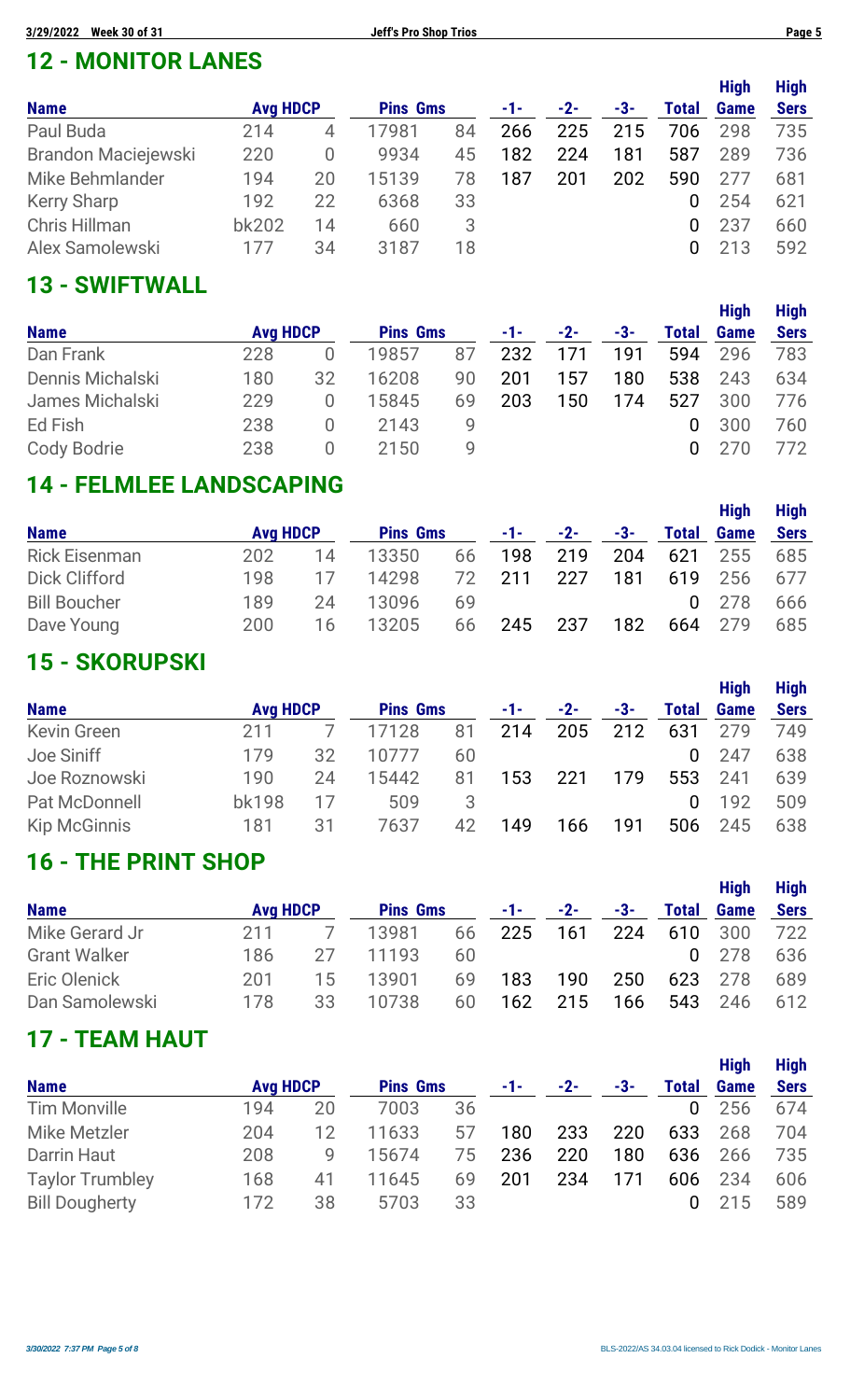### **18 - K & D FLOORING**

|                    |                 |   |                 |    |            |                |     |              | <b>High</b> | <b>High</b> |
|--------------------|-----------------|---|-----------------|----|------------|----------------|-----|--------------|-------------|-------------|
| <b>Name</b>        | <b>Avg HDCP</b> |   | <b>Pins Gms</b> |    |            | $-1$ $-2$ $-2$ | -3- | <b>Total</b> | <b>Game</b> | <b>Sers</b> |
| David Green        | 215             | 4 | 14215           | 66 | 148        | 235            | 225 | 608 279      |             | - 707       |
| Jerrad Lofton      | 214             | 4 | 16753           | 78 | 225        | 193            | 204 |              | 622 267     | 779         |
| Mero Diaz          | 212             | 6 | 14008           | 66 | <b>200</b> | 182            | 268 |              | 650 279     | 721         |
| <b>Todd Pawlak</b> | -221            |   | 13969           | 63 |            |                |     |              | 0.278       | 770         |

## **19 - JEFF'S PRO SHOP II**

| <b>Name</b>    | <b>Avg HDCP</b> |    | <b>Pins Gms</b>      |            | $-1$ - $-2$ - $-3$ - |     | <b>Total</b> | <b>High</b><br><b>Game</b> | <b>High</b><br>Sers |
|----------------|-----------------|----|----------------------|------------|----------------------|-----|--------------|----------------------------|---------------------|
| Kyle Schlicker | 178             | 33 | 13912 78 197 266 180 |            |                      |     |              | 643 266 643                |                     |
| Don Cieslinski | 175             | 36 | 15812                | 90 137     |                      |     |              | 190 190 517 237 618        |                     |
| John Baker     | 211             |    | 7 13341              | 63 177 201 |                      | 200 | 578 289      |                            | 758                 |

### **20 - LEGACY TILE & DESIGN**

|                       |                 |                  |                 |    |       |       |     |              | <b>High</b> | <b>High</b> |
|-----------------------|-----------------|------------------|-----------------|----|-------|-------|-----|--------------|-------------|-------------|
| <b>Name</b>           | <b>Avg HDCP</b> |                  | <b>Pins Gms</b> |    | $-1-$ | $-2-$ | -3- | <b>Total</b> | <b>Game</b> | <b>Sers</b> |
| <b>Kody Ulbricht</b>  | 141             | 63               | 5078            | 36 |       |       |     | 0            | 191         | 476         |
| Jeff Garcia           | 202             | 14               | 17629           | 87 | 191   | 192   | 186 | 569          | 296         | 710         |
| <b>Steve Ulbricht</b> | 223             | 0                | 17416           | 78 | 183   | 197   | 222 | 602          | 290         | 755         |
| Jeff Jacobs           | 230             | $\left( \right)$ | 11045           | 48 | 198   | 224   | 245 | 667          | 299         | 772         |
| <b>Terry Syring</b>   | 233             | $\cup$           | 1399            | b  |       |       |     | 0            | 26/         | 725.        |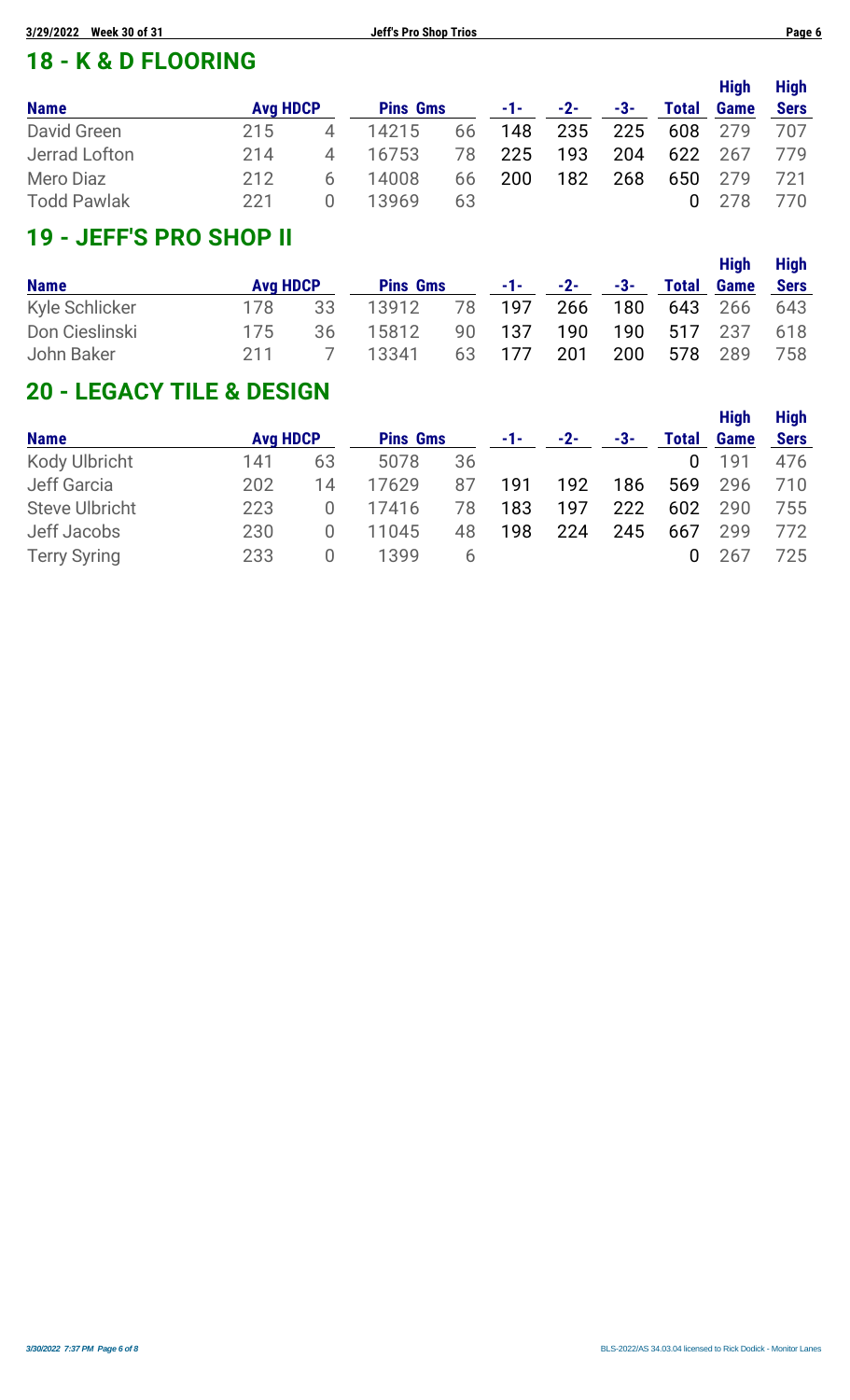#### *This Week's Statistics*

|                                   | <b>Men</b>     |
|-----------------------------------|----------------|
| How many people bowled            | 60             |
| Number of games bowled            | 180            |
| Actual average of week's scores   | 199.75         |
| How many games above average      | 82             |
| How many games below average      | 95             |
| Pins above/below average per game | $-1.97$        |
| How many people raised average    | 29             |
| by this amount                    | 0.48           |
| How many people went down         | 31             |
| by this amount                    | $-0.65$        |
|                                   |                |
| League average before bowling     | 202.14         |
| League average after bowling      | 202.04         |
| Change in league average          | $-0.10$        |
|                                   |                |
| 800s                              |                |
| 775s                              |                |
| 750s                              |                |
| 725s                              |                |
| 700s                              | 1              |
| 675s                              | 1              |
| 650s                              | 9              |
| 625s                              | $\overline{7}$ |
| 600s                              | 14             |
| 575s                              | 9              |
| 550s                              | 12             |
| 525s                              | 4              |
| 500s                              | $\overline{2}$ |
| 475s                              |                |
| 450s                              |                |
| 425s                              |                |
| 400s                              | 1              |
| below 400                         |                |
|                                   |                |
| 300s                              | --             |
| 275s                              | 1              |
| 250s                              | 4              |
| 225s                              | 26             |
| 200s                              | 64             |
| 175s                              | 52             |
| 150s                              | 28             |
| 125s                              | 4              |
| 100s                              | 1              |
| below 100                         |                |